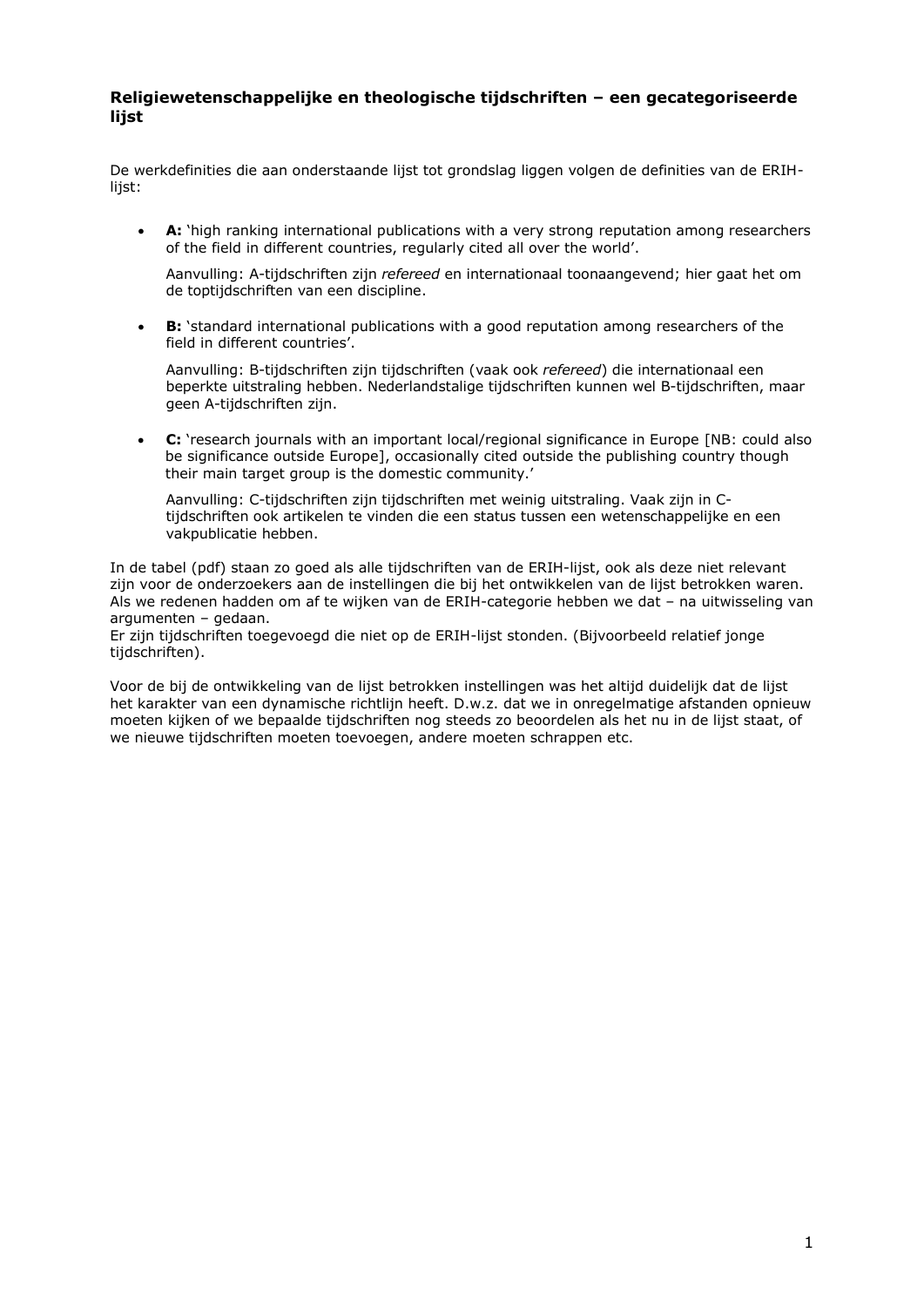| <b>Journal title</b>                                                                                | <b>Category</b> |
|-----------------------------------------------------------------------------------------------------|-----------------|
| Acta Ecclesiastica Sloveniae                                                                        | C               |
| Acta Theologica                                                                                     | B               |
| Adamantius (Notizario del<br>rupo Italiano di ricerca su 'Origene e la<br>tradizione alessandrina') | A               |
| Aethiopica                                                                                          | B               |
| Afer (formerly: African Ecclesiatical Review)                                                       | B               |
| Africa Theological Journal                                                                          | B               |
| African Christian Studies                                                                           | B               |
| al-Qantara                                                                                          | A               |
| Altorientalische Forschungen                                                                        | B               |
| Americal Journal of Islamic Social Sciences                                                         | A               |
| American Journal of Pastoral Counseling                                                             | B               |
| Analecta Augustiniana                                                                               | $\mathsf{C}$    |
| Analecta Bollandiana (Brussels)                                                                     | Α               |
| Analecta Praemonstratensia                                                                          | $\mathsf{C}$    |
| Analexta Bruxellensia                                                                               | C               |
| Ancient Near Eastern Studies                                                                        | B               |
| Angelicum                                                                                           | B               |
| Annales Islamologiques                                                                              | A               |
| Annali di scienze religiose                                                                         | B               |
| Annali di studi religiosi                                                                           | $\mathsf{C}$    |
| Antiquité tardive                                                                                   | B               |
| Antonianum                                                                                          | B               |
| Apocrypha                                                                                           | B               |
| Apollinaris                                                                                         | B               |
| Arabica                                                                                             | A               |
| <b>Aramaic Studies</b>                                                                              | A               |
| Archaevs. Studii de istorie a religiilor / Etudes d'histoire des religions                          | C               |
| Archiv für Liturgiewissenschaft                                                                     | Α               |
| Archiv für Reformationsgeschichte                                                                   | A               |
| Archive for the Psychology of Religion / Archiv für Religionspsychologie                            | Α               |
| Archives d'histoire doctrinale et littéraire du moyen-âge                                           | B               |
| Archives de sciences socials des religions                                                          | B               |
| Archivum franciscanum historicum                                                                    | B               |
| Archivum historiae pontificiae                                                                      | Β               |
| Archivum historicum societatis Iesu                                                                 | B               |
| Archivum latinitatis medii aevi: Bulletin du Cange                                                  | B               |
| Aries: Journal for the Study of Western Esotericism                                                 | A               |
| Ars Disputandi                                                                                      | B               |
| Arte cristiana: Rivista internazionale di storia dell'arte e di arti liturgiche                     | B               |
| Augustinian Studies                                                                                 | B               |
| Augustiniana                                                                                        | B               |
| Augustinianum                                                                                       | B               |
| Augustinus                                                                                          | B               |
| Australian Religion Studies Review                                                                  | B               |
| Benedictina                                                                                         | B               |
| Bibel und Kirche                                                                                    | $\mathsf C$     |
| <b>Biblica</b>                                                                                      | Α               |
| Biblical Archaeology Review (The)                                                                   | B               |
| <b>Biblical Interpretation</b>                                                                      | Α               |
| Biblische Notizen                                                                                   | B               |
| Biblische Zeitschrift                                                                               | B               |
| <b>Black Theology</b>                                                                               | B               |
| Bogoslovni vestnik / Theological Quarterly                                                          | $\mathsf{C}$    |
| Bogoslovska smotra                                                                                  | $\mathsf C$     |
| Brill Studies in Middle Eastern Literature                                                          | A               |
| British Journal of Middle Eastern Studies                                                           | A               |
| British Journal of Religious Education                                                              | Α               |
| <b>Buddhist Studies Review</b>                                                                      | B               |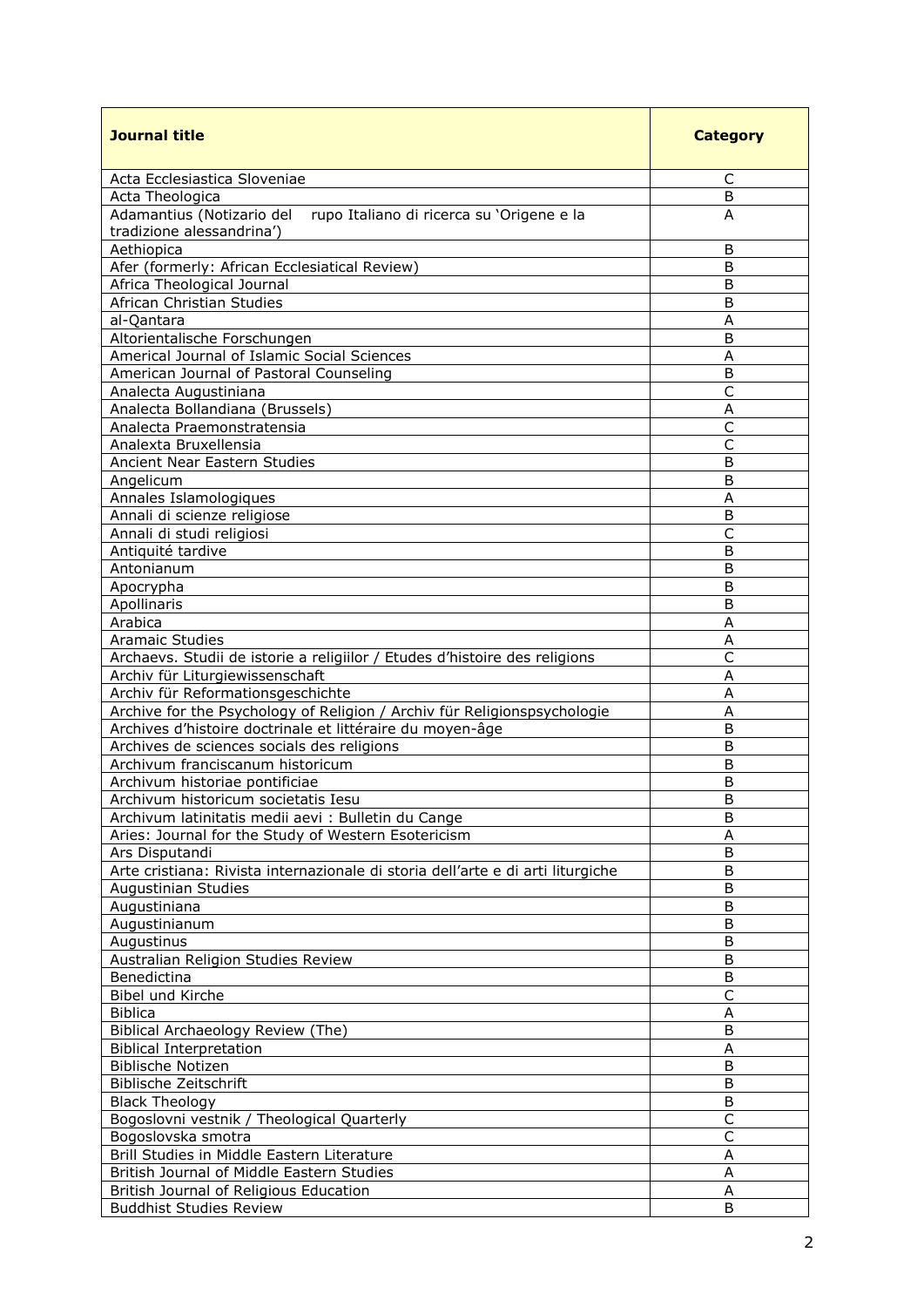| Bulletin de hristiana ecclésiastique                                    | B                       |
|-------------------------------------------------------------------------|-------------------------|
| Bulletin de la société d'archéologie Copte (Cairo)                      | B                       |
| Bulletin de la société de l'histoire du protestantisme Français         | $\overline{C}$          |
| Bulletin for Biblical Research                                          | B                       |
| Bulletin for the Study of Religion                                      | B                       |
|                                                                         |                         |
| Bulletin of the International Organization for Septuagint and Cognate   | B                       |
| <b>Studies</b>                                                          |                         |
| Bulletin of the John Rylands University Library of Manchester           | B                       |
| Bulletin of the School of Oriental and African Studies                  | B                       |
| Cahiers d'Études sur la Méditerranée Orientale                          | B                       |
| Cahiers des religions Africaines                                        | B                       |
| Calvin Theological Journal                                              | B                       |
| Cassiodorus: rivista di studi sulla tarda antichità                     | B                       |
| Catholic Biblical Quarterly (The)                                       | B                       |
| Catholic Historical Review (The)                                        | A                       |
| Catholica. Vierteljahresschrift für ökumenische Theologie               | B                       |
|                                                                         | C                       |
| Chaos                                                                   |                         |
| Christian bioethics                                                     | B                       |
| Chroniques de Port-Royal                                                | С                       |
| Church History                                                          | Α                       |
| Church History and Religious Culture                                    | B                       |
| Cîteaux : Commentarii Cistercienses : Revue d'histoire cistercienne : A | $\overline{\mathsf{C}}$ |
| Journal of Historical Studies                                           |                         |
| Clairlieu                                                               | C                       |
| Collationes: Vlaams tijdschrift voor theologie en pastoraal             | $\mathsf{C}$            |
| Collectanea Cisterciensia                                               | C                       |
| Collectanea Franciscana                                                 | C                       |
| Collectanea Theologica                                                  | $\mathsf{C}$            |
|                                                                         |                         |
| Communio                                                                | B                       |
| Communio viatorum                                                       | $\mathsf{C}$            |
| Comparative Islamic Studies                                             | B                       |
| Comparative Studies of South Asia, Africa and the Middle East           | B                       |
| Concilium. International Journal of Theology                            | $\mathsf{C}$            |
| Contemporary Buddhism                                                   | B                       |
| Contemporary Islam                                                      | B                       |
| Conversations in Religion and Theology                                  | B                       |
| Coptica                                                                 | B                       |
| Cristianesimo nella storia: Ricerche storiche, esegetiche, teologiche   | B                       |
| Critique. (Journal of) Critical Studies of the Middle East              | B                       |
| Crkva u svijetu                                                         |                         |
| Croatica hristiana periodica                                            | Ć<br>$\mathsf{C}$       |
|                                                                         |                         |
| Culture and Religion                                                    | Α                       |
| Currents in biblical research                                           | B                       |
| Dansk teologisk tidsskrift                                              | $\mathsf{C}$            |
| Dead Sea Discoveries                                                    | A                       |
| Der Orient (Hamburg)                                                    | C                       |
| Dharma Deepika                                                          | $\mathsf C$             |
| Diacovensia                                                             | $\mathsf C$             |
| Diakonia                                                                | C                       |
| Diakonian tutkimus                                                      | C                       |
| Diakonian vuosikirja                                                    | $\mathsf C$             |
| Dialogue. A Journal of Theology                                         | $\mathsf{C}$            |
| DISKUS. The on-disk journal of international religious studies          | $\mathsf{C}$            |
| Documentatieblad lutherse kerkgeschiedenis                              | C                       |
|                                                                         | $\overline{\mathsf{C}}$ |
| Documentatieblad nadere reformatie                                      |                         |
| Documentatieblad voor de hristiana kerkgeschiedenis na 1800             | C                       |
| Eastern Buddhist                                                        | B                       |
| Ecclesia orans: Periodica de scientiis liturgicis                       | B                       |
| Ecclesiology: the journal for ministry, mission and unity               | B                       |
| Ecumenical Review (The)                                                 | B                       |
| Encounter: Documents for Muslim-Christian Understanding                 | C                       |
| Ephemerides liturgicae                                                  | B                       |
| Ephemerides theologicae lovanienses                                     | B                       |
|                                                                         |                         |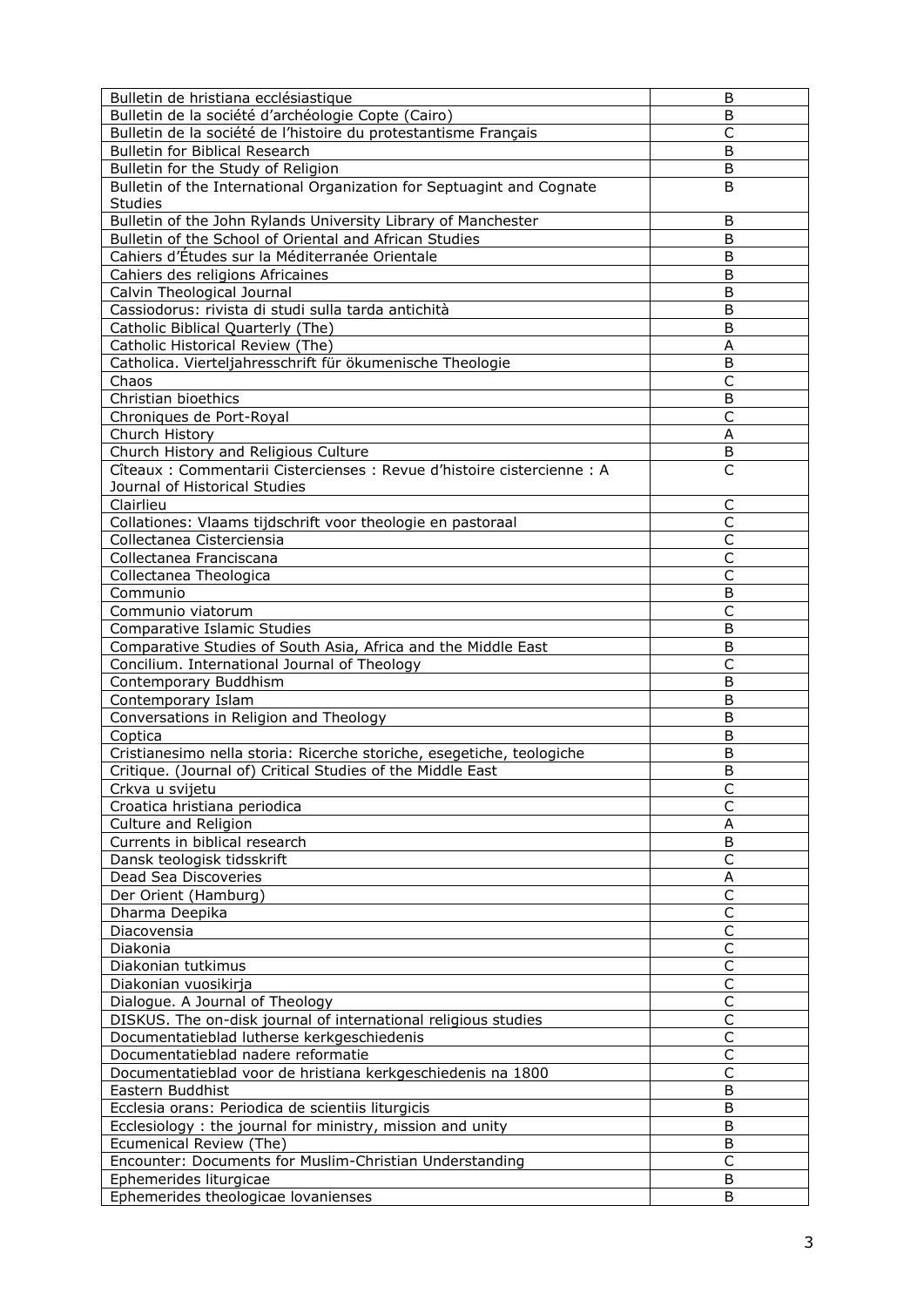| Estudios bíblicos                                                                        | B                       |
|------------------------------------------------------------------------------------------|-------------------------|
| Estudios eclesiásticos: Revista teológica de investigación e información                 | C                       |
| Ethics and Medicine: a Christian Perspective                                             | C                       |
| Etudes théologiques et religieuses                                                       | B                       |
| European Journal for Church and State Research                                           | A                       |
| European Journal for Philosophy of Religion                                              | B                       |
| European Journal of Theology                                                             | B                       |
| Evangelical quarterly                                                                    | $\mathsf{C}$            |
| Evangelische Theologie                                                                   | B                       |
| Exchange: Journal of Missiological and Ecumenical Research                               | Α                       |
| <b>Expository Times</b>                                                                  | B                       |
| Faith and Philosophy                                                                     | A                       |
| Feminist Theology: The Journal of the Britain and Ireland School of                      | $\overline{\mathsf{C}}$ |
| Feminist Theology                                                                        |                         |
| Fieldwork in Religion                                                                    | B                       |
| Filologia neotestamentaria                                                               | B                       |
| Forum Mission - previously neue Zeitschrift für Missionswissenschaft:                    | B                       |
| Nouvelle revue de science missionnaire                                                   |                         |
| Frankfurter judaistische Beiträge                                                        | B                       |
| Freiburger Zeitschrift für Philosophie und Theologie                                     | B                       |
| Glaube und Denken                                                                        | $\mathsf{C}$            |
| Glíman                                                                                   | $\overline{C}$          |
| Gregorianum                                                                              | A                       |
| Hagiographica                                                                            | C                       |
| <b>Hamdard Islamicus</b>                                                                 | B                       |
| Harvard Theological Review                                                               | B                       |
| Hawwa                                                                                    | B                       |
| <b>Hebrew Studies</b>                                                                    | B                       |
| Hebrew Union College Annual                                                              | B                       |
| Henoch - Studi storicofilologici sull'ebraismo (Henoch)                                  | B                       |
| Hervormde Teologiese Studies                                                             | $\mathsf{C}$            |
| Historica                                                                                | C                       |
| History of Religions                                                                     | A                       |
| Humanística e teologia                                                                   | $\mathsf{C}$            |
| Ilu. Revista de ciencias de las religiones                                               | B                       |
| Implicit Religion                                                                        | B                       |
| Intercultureel Perspectief. Liturgisch jaar                                              | C                       |
| Interdisciplinary Journal for Research on Religion                                       | B                       |
| Interkulturelle Theologie: Zeitschrift für Missionswissenschaft                          | B                       |
| International Bulletin of Missionary Research                                            | B                       |
| International Journal for Bible, Religion and Theology in Southern Africa                | $\mathsf{C}$            |
| International Journal for Philosophy of Religion                                         | A                       |
| International Journal for the Psychology of Religion                                     | A                       |
| International Journal for the Study of New Religions                                     | B                       |
| International Journal for the Study of the Christian Church                              | B                       |
| International Journal of Children's Spirituality                                         | B                       |
| International Journal of Education and Religion                                          |                         |
| International Journal of Middle Eastern Studies                                          | Α<br>A                  |
| International Journal of Philosophy and Theology (formerly Bijdragen)                    | B                       |
| International Journal of Practical Theology                                              | A                       |
|                                                                                          | B                       |
| International Journal of Public Theology<br>International Journal of Systematic Theology | A                       |
|                                                                                          |                         |
| <b>International Review of Missions</b>                                                  | B                       |
| Internationale kirchliche Zeitschrift                                                    | B                       |
| Iranian Studies                                                                          | B                       |
| Irenikon                                                                                 | B                       |
| <b>Irish Biblical Studies</b>                                                            | $\mathsf{C}$            |
| Irish Theological Quarterly                                                              | B                       |
| Islam (Der)                                                                              | A                       |
| Islam and Christian-Muslim Relations                                                     | B                       |
| Islam and the Modern Age                                                                 | B                       |
| <b>Islamic Art</b>                                                                       | B                       |
| <b>Islamic Law and Society</b>                                                           | Α                       |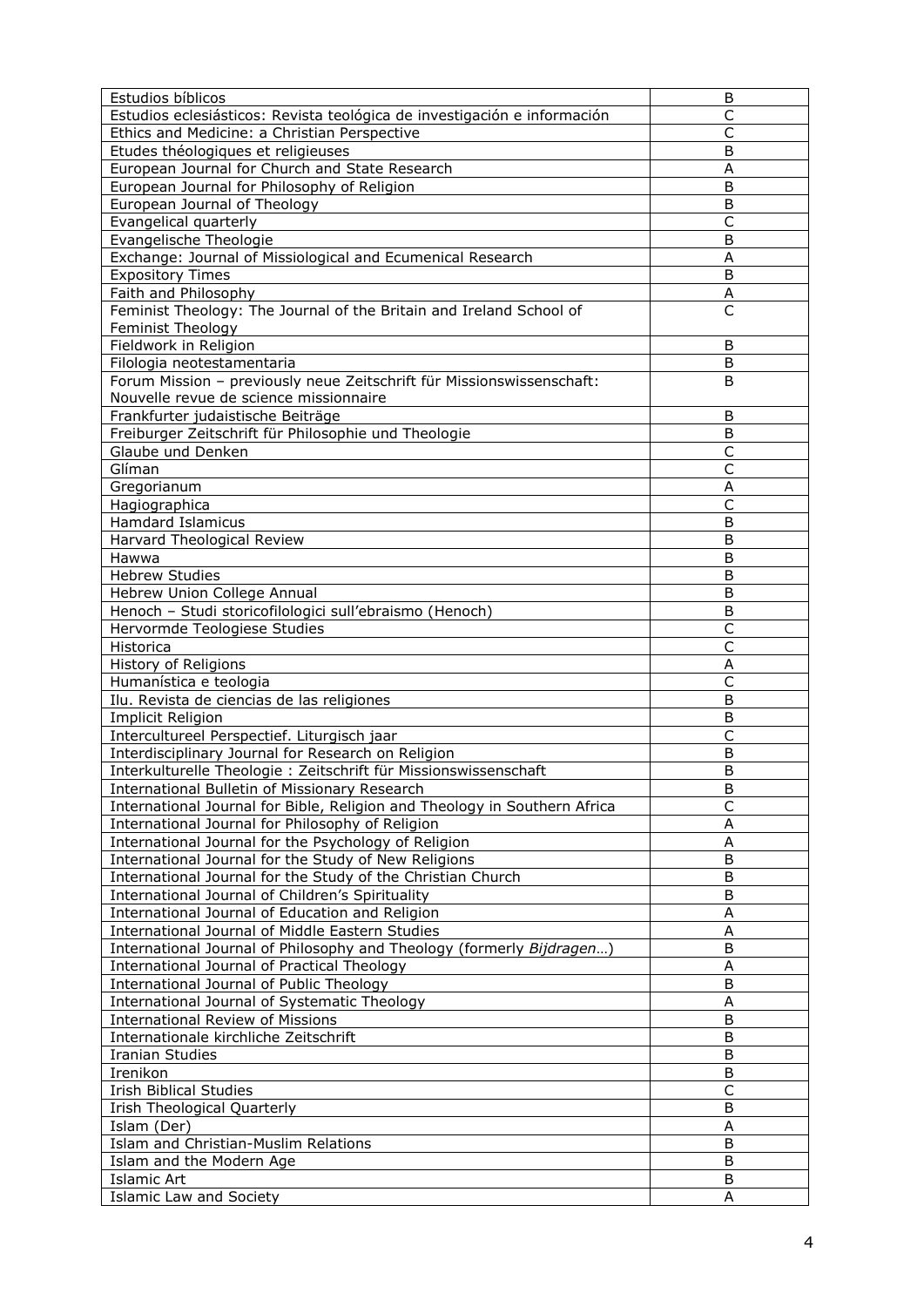| <b>Islamic Quarterly</b>                                                   | Α            |
|----------------------------------------------------------------------------|--------------|
| Islamic Studies (Islamabad)                                                | $\mathsf{C}$ |
| Jaarboek voor lituurgie-onderzoek / Yearbook for Liturgical and Ritual     | B            |
| <b>Studies</b>                                                             |              |
| Jahrbuch für Antike und Christentum                                        | Α            |
| Jahrbuch für Biblische Theologie                                           | $\mathsf{C}$ |
| Jahrbuch für Christliche Sozialwissenschaften                              | B            |
| Japanese Journal of Religious Studies                                      | Α            |
| Japanese Religions                                                         | B            |
| Jewish Bible Quarterly                                                     | B            |
| Jewish Quarterly Review                                                    | B            |
| Jewish Studies Quarterly                                                   | B            |
| Journal for Religion in Europe                                             | A            |
| Journal for the Academic Study of Magic                                    | B            |
| Journal for the Evangelical Study of the Old Testament                     | C            |
| Journal for the Scientific Study of Religion                               | A            |
| Journal for the Study of Judaism                                           |              |
| Journal for the Study of Religion ??                                       | A<br>C       |
|                                                                            |              |
| Journal for the Study of Religion, Nature and Culture ?                    | A            |
| Journal for the Study of Spirituality                                      | B            |
| Journal for the Study of the New Testament                                 | A            |
| Journal for the Study of the Old Testament                                 | A            |
| Journal for the Study of the Pseudepigrapha                                | Α            |
| Journal of Adult Theological Education                                     | $\mathsf{C}$ |
| Journal of Arabic and Islamic studies (= Arabica: revue d'études arabes)   | A            |
| Journal of Arabic Literature                                               | B            |
| Journal of Beliefs and Values                                              | A            |
| Journal of Biblical Literature                                             | Α            |
| Journal of Buddhist Ethics                                                 | B            |
| Journal of Christian Education                                             | B            |
| Journal of Church and State                                                | B            |
| Journal of Contemporary Religion                                           | A            |
| Journal of Coptic Studies                                                  | B            |
| Journal of Early Christian Studies                                         | B            |
| Journal of Eastern Christian Studies                                       | B            |
| Journal of Ecclesiastical History                                          | A            |
| Journal of Ecumenical Studies                                              | A            |
| Journal of Education & Christian Belief                                    | B            |
| Journal of Empirical Theology                                              | B            |
| Journal of Ethnic and Migration Studies                                    | B            |
| Journal of Feminist Studies in Religion                                    | A            |
| Journal of Gender and Religion in Africa                                   | B            |
| Journal of Hebrew Scripture                                                | A            |
| Journal of Hindu-Christian Studies                                         | B            |
| Journal of Islamic Manuscripts                                             | B            |
| Journal of Islamic Studies                                                 | A            |
| Journal of Jewish Studies                                                  | Α            |
| Journal of Kurdisch Studies (The)                                          | B            |
| Journal of Law and Religion                                                |              |
|                                                                            | Α            |
| Journal of Lutheran Ethics                                                 | B            |
| Journal of Media and Religion                                              | B            |
| Journal of Muslim Minority Affairs                                         | B            |
| Journal of Muslims in Europe                                               | B            |
| Journal of Pastoral Care and Councelling (Journal of Pastoral Councelling) | B            |
| Journal of Pentecostal Theology                                            | B            |
| Journal of Prehistoric Religion                                            | B            |
| Journal of Psychology and Theology                                         | A            |
| Journal of Public Theology                                                 | B            |
| Journal of Qur'anic Studies                                                | A            |
| Journal of Reformed Theology                                               | B            |
| Journal of Religion (The)                                                  | A            |
| Journal of Religion and Film                                               | C            |
| Journal of Religion and Health                                             | B            |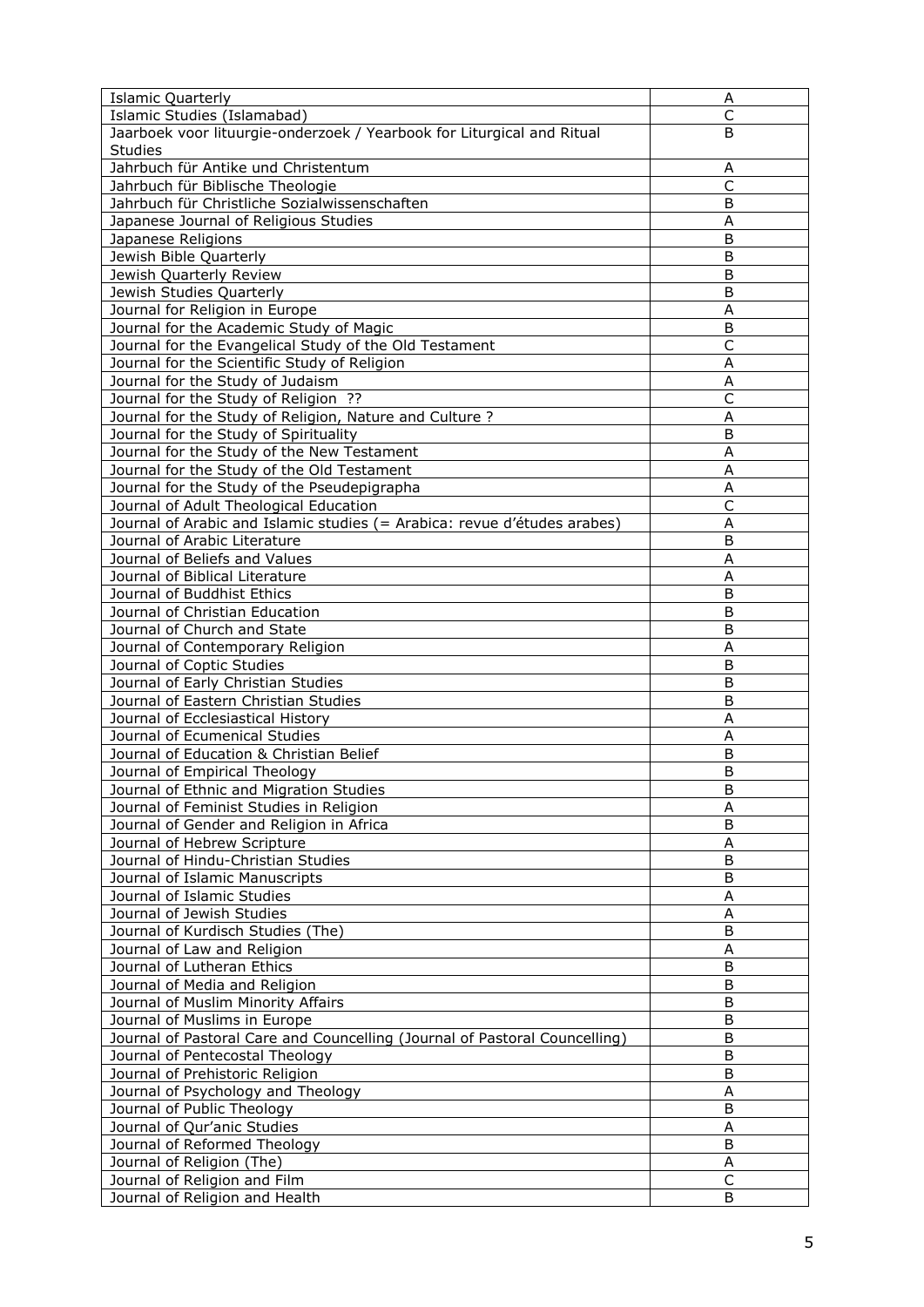| Journal of Religion and Popular Culture                                                           | Α            |
|---------------------------------------------------------------------------------------------------|--------------|
| Journal of Religion and Society                                                                   | B            |
| Journal of Religion in Africa                                                                     | A            |
| Journal of Religion in Europe                                                                     | A            |
| Journal of Religious Ethics                                                                       | Α            |
| Journal of Religious History                                                                      | A            |
| Journal of Religious Thought                                                                      | B            |
| Journal of Ritual Studies                                                                         | Β            |
| Journal of Sufi Studies                                                                           | Α            |
| Journal of the American Academy of Religion                                                       | Α            |
| Journal of the American Oriental Society                                                          | A            |
| Journal of the Evangelical Theological Society                                                    | C            |
| Journal of the Henry Martyn Institute                                                             | C            |
| Journal of the History of Sufism                                                                  | C            |
| Journal of the International Association of Buddhist Studies                                      | B            |
| Journal of the Royal Asiatic Society                                                              | A            |
| Journal of the Society of Christian Ethics                                                        | B            |
| Journal of Theological Studies                                                                    | A            |
| Journal of Theology of Southern Africa                                                            | B            |
| Judaica                                                                                           | B            |
| Judaism                                                                                           | B            |
| Jurnal Ledalero                                                                                   | C            |
| Katechetische Blätter                                                                             | $\mathsf{C}$ |
| Kerk en muziek                                                                                    | C            |
| Kerk en theologie                                                                                 | C            |
| Kernos                                                                                            | B            |
| Kerygma und Dogma: Zeitschrift für theologische Forschung und                                     | B            |
| kirchliche Lehre                                                                                  |              |
| Kirchliche Zeitgeschichte                                                                         | B            |
| Kristillinen kasvatus / Kristen fostran                                                           | C            |
| Lateranum                                                                                         | C            |
| Laval théologique et philosophique                                                                | B            |
| Literature and Theology                                                                           | A            |
| Louvain Studies                                                                                   | B            |
| Luther                                                                                            | B            |
| Lutheran Quarterly                                                                                | B            |
| Luther-Bulletin                                                                                   | C            |
| Marburg Journal of Religion                                                                       | B            |
| Material Religion                                                                                 |              |
|                                                                                                   | Α            |
| Medieval Mystical Theology: The Journal of the Eckart Society<br>Medieval Philosophy and Theology | С            |
| Mélanges de science religieuse                                                                    | Α<br>C       |
|                                                                                                   | B            |
| Mélanges: Institut dominicain d'études orientales du Caire                                        |              |
| Mental Health, Religion and Culture                                                               | A            |
| Method and Theory in the Study of Religion                                                        | A            |
| Middle East Journal, The                                                                          | B            |
| Middle East Report                                                                                | B            |
| Middle East Review of International Affairs                                                       | B            |
| Middle Eastern literatures                                                                        | B            |
| Migrantenstudies                                                                                  | С            |
| Missiology                                                                                        | B            |
| <b>Mission Studies</b>                                                                            | A            |
| Missionalia                                                                                       | B            |
| Mitteilungen zur christlichen Archäologie                                                         | A            |
| Modern Judaism                                                                                    | Α            |
| Modern Theology                                                                                   | В            |
| Moslemische Review                                                                                | C            |
| Münchener theologische Zeitschrift                                                                | B            |
| Mugarnas                                                                                          | Α            |
| Muslim World (The)                                                                                | B            |
| Near Eastern Archaeology (formerly: The Biblical Archaeologist)                                   | В            |
| Nederduitse Gereformeerde Teologiese Tydskrif                                                     | C            |
| Nederlands theologisch tijdschrift                                                                | B            |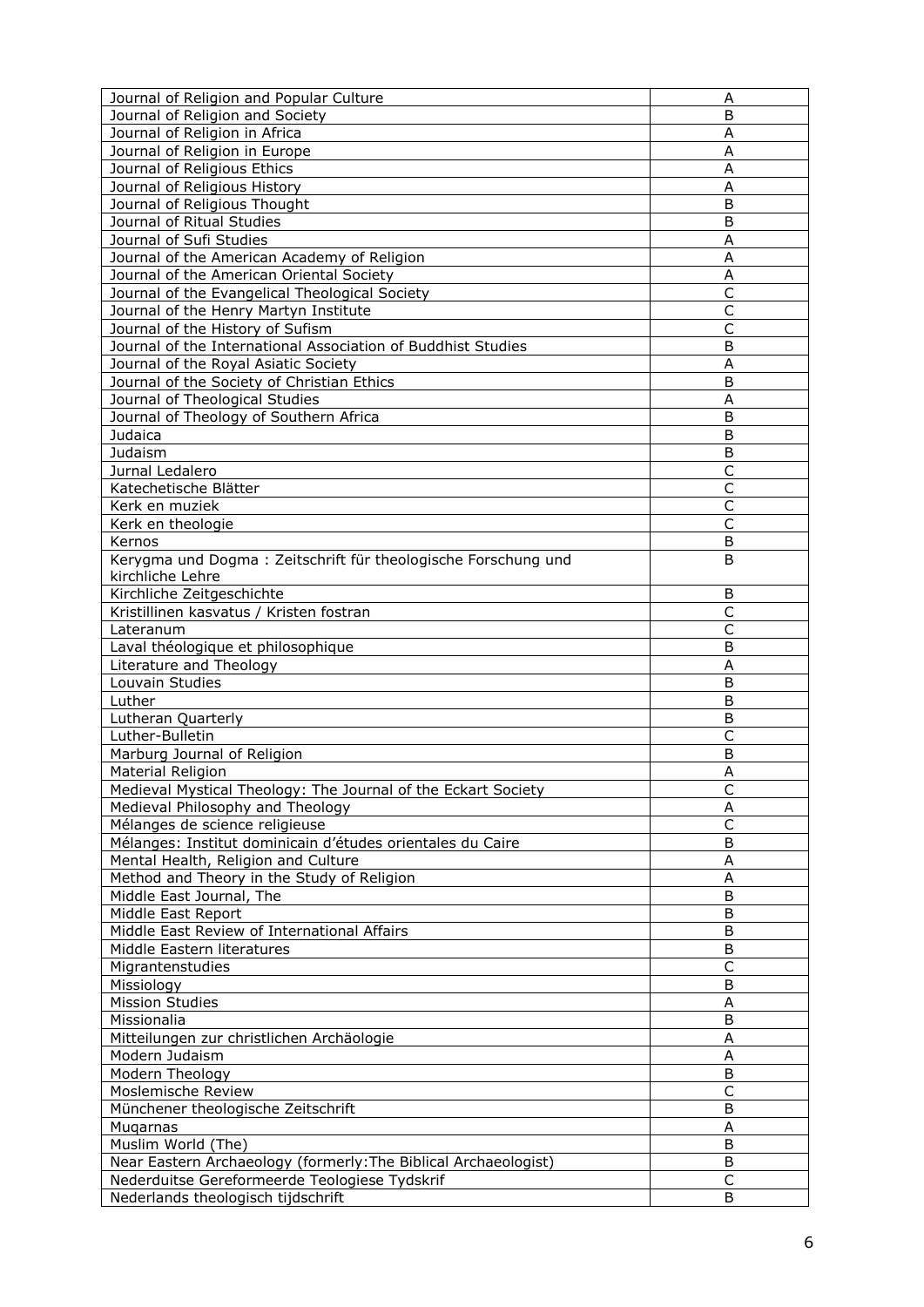| Neotestamentica                                                            | B                       |
|----------------------------------------------------------------------------|-------------------------|
| Neue Zeitschrift für systematische Theologie und Religionsphilosophie      | A                       |
| <b>New Testament Studies</b>                                               | A                       |
| Nordic Journal of Religion and Society                                     | B                       |
| Nordisk judaistik                                                          | $\mathsf{C}$            |
| Norsk teologisk tidsskrift                                                 | C                       |
| Nouvelle revue théologique                                                 | B                       |
| Nova prisutnost                                                            | C                       |
| Nova religio                                                               | B                       |
| Novum testamentum                                                          | Α                       |
| Numen. Revista de estudos e pesquisa da religião                           | B                       |
| Numen: International Review for the History of Religions                   | A                       |
| Obnovljeni život                                                           | $\overline{C}$          |
| Ökumenische Rundschau                                                      | B                       |
| Old Testament Essays                                                       | B                       |
| Oriens                                                                     | B                       |
| Oriens christianus                                                         | B                       |
| Orientalia (Roma)                                                          | B                       |
| Orientalia hristiana periodica                                             | A                       |
| Orientalistische Literaturzeitung                                          | B                       |
| Österreichisches Archiv für Recht und Religion (formerly: Österreichisches | B                       |
| Archiv für Kirchenrecht)                                                   |                         |
| Ostkirchliche Studien                                                      | C                       |
| Panorama. International Journal of comparative Religious Education and     |                         |
| Values.                                                                    |                         |
| Parole de l'Orient                                                         | B                       |
| Pastoral Psychology                                                        | B                       |
| Pastoraltheologie: Monatsschrift für Wissenschaft und Praxis in Kirche und | B                       |
| Gesellschaft                                                               |                         |
| Pastoraltheologische Informationen                                         | B                       |
| PentecoStudies                                                             | B                       |
| Philosophia Christi                                                        | $\overline{\mathsf{C}}$ |
| Philosophia reformata                                                      | B                       |
| Pneuma: The Journal of the Society for Pentecostal Studies                 | B                       |
|                                                                            |                         |
| Political Theology                                                         | A                       |
| Politics and Religion                                                      | A                       |
| Pomegranate (The): The International Journal of Pagan Studies              | B                       |
| Practical Theology                                                         | B                       |
| Praktische theologie: Nederlands tijdschrift voor pastorale wetenschappen  |                         |
| Przegląd religioznawczy                                                    | C                       |
| Psyche en Geloof                                                           | $\mathsf{C}$            |
| Questions liturgiques / Studies in Liturgy                                 | B                       |
| Radix. Gereformeerd multidisciplinair tijdschrift                          | C                       |
| Recherches de science religieuse                                           | Α                       |
| Recherches de théologie et de philosophie médiévales                       | B                       |
| Reformation                                                                | B                       |
| Reformation and Renaissance Review                                         | B                       |
| Réforme, humanisme, renaissance                                            | $\mathsf C$             |
| Relegere: Studies in Religion and Reception                                | $\mathsf C$             |
| Religie en Samenleving                                                     | $\mathsf{C}$            |
| Religio. Revue pro religionistiku                                          | $\mathsf C$             |
| Religiologiques : sciences humaines et religion                            | B                       |
| Religion                                                                   | A                       |
| Religion and Human Rights                                                  | B                       |
| Religion and the Arts                                                      |                         |
|                                                                            | A                       |
| Religion and Theology                                                      | B                       |
| Religion, Culture and Society: Advances in Research                        | B                       |
| Religion, State & Society                                                  | $\sf A$                 |
| Religions of South Asia                                                    | $\sf B$                 |
| Religionspädagogische Beiträge                                             | C<br>$\mathsf{C}$       |
| Religionsvidenskabeligt tidsskrift                                         |                         |
| Religious Education                                                        | Α                       |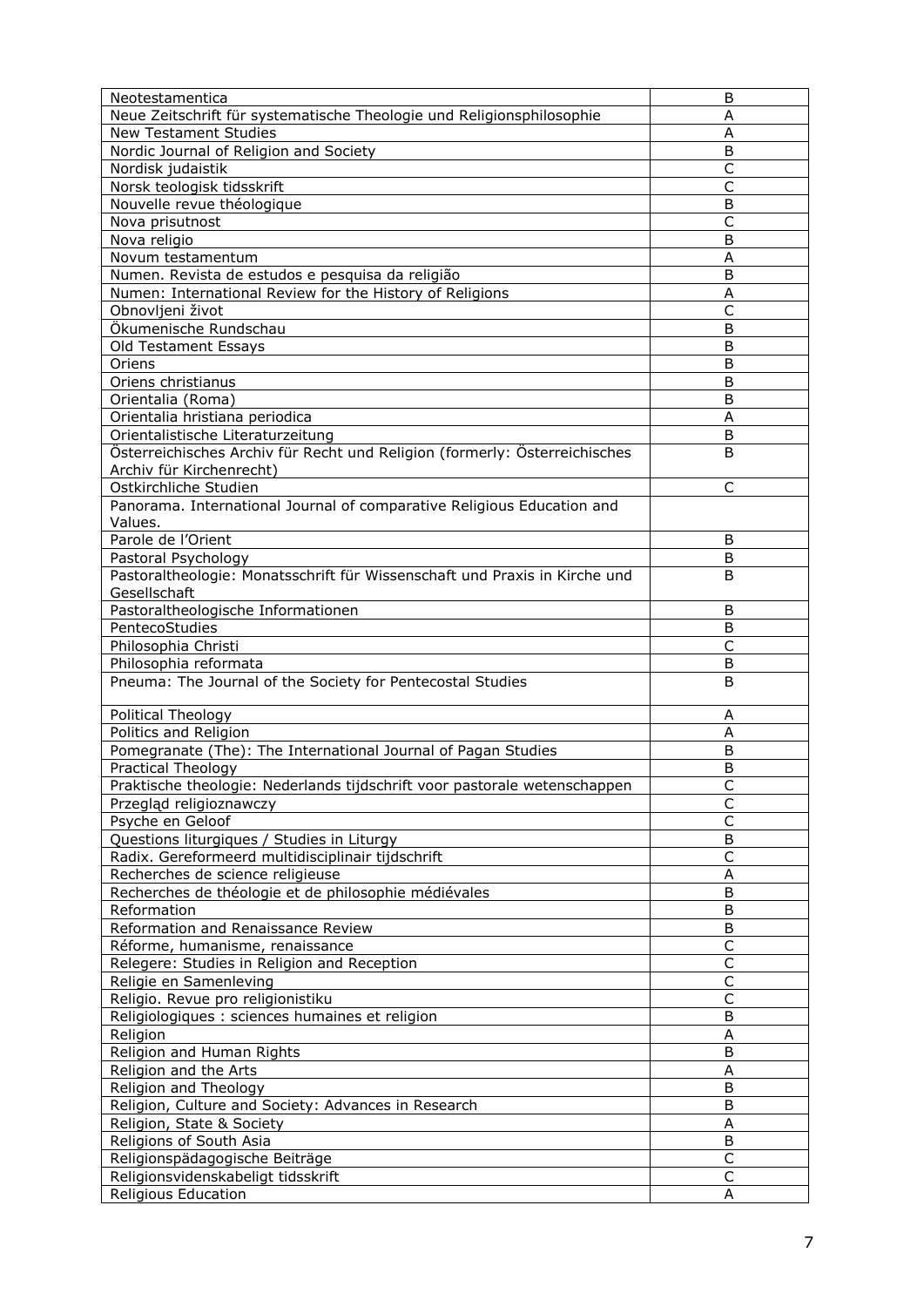| <b>Religious Studies</b>                                                       | Α              |
|--------------------------------------------------------------------------------|----------------|
| Religious Studies and Theology                                                 | B              |
| Religious Studies Review                                                       | B              |
| Religiovedenie - Study of Religion                                             | $\overline{C}$ |
| Review of Rabbinic Judaism                                                     | B              |
| Review of Religious Research                                                   | B              |
| Revista catalana de teología                                                   | B              |
| Revista española de teología                                                   | B              |
| Revue africaine de théologie                                                   | B              |
| Revue Bénédictine                                                              | A              |
| Revue biblique                                                                 | A              |
| Revue d'études augustiniennes et patristiques                                  | A              |
| Revue d'éthique et de théologie morale                                         | C              |
| Revue d'histoire de l'église de France                                         | $\mathsf{C}$   |
| Revue d'histoire ecclésiastique                                                | B              |
| Revue de droit canonique                                                       | C              |
| Revue de l'histoire des religions                                              | A              |
| Revue de Qumrân                                                                | A              |
| Revue de théologie et de philosophie                                           | Α              |
| Revue des etudes Islamiques                                                    | A              |
| Revue des sciences philosophiques et théologiques                              | B              |
| Revue des sciences religieuses                                                 | $\mathsf{C}$   |
| Revue Mabillon: revue internationale d'histoire et de<br>iterature religieuses | B              |
| Revue théologique de Louvain                                                   | Α              |
| Revue thomiste                                                                 | B              |
| Revues du Monde Musulman et de la Méditerranée                                 | B              |
| Riječki teološki časopis                                                       | C              |
| Rivista biblica: organo dell'associazione biblica italiana                     | C              |
| Rivista degli studi orientali                                                  | B              |
| Rivista di archeologia cristiana                                               | B              |
| Rivista di storia del christianesino                                           | B              |
| Rivista di storia della chiesa in Italia                                       | $\mathsf{C}$   |
| Rivista di storia e letteratura religiosa                                      | B              |
| Römische Quartalschrift für christliche Altertumskunde und                     | A              |
| Kirchengeschichte                                                              |                |
|                                                                                |                |
| Rural Theology                                                                 | C              |
| Saeculum                                                                       | B              |
| Salmanticensis                                                                 | C              |
| Scandinavian Journal for the Old Testament                                     | B              |
| Schweizerische Zeitschrift für Religions- und Kulturgeschichte (previously:    | C              |
| Zeitschrift für schweizerische Kirchengeschichte)                              |                |
| Science & Christian Belief                                                     | C              |
| Scottish Bulletin of Evangelical Theology                                      | $\mathsf{C}$   |
| Scottish Journal of Theology                                                   | B              |
| Scripta theologica                                                             | В              |
| Sefarad                                                                        | B              |
| Semeia: An Experimental Journal for Biblical Criticism                         | Α              |
| Sémiotique & bible                                                             | C              |
| Shaman. An International Journal for Shamanistic Research                      | B              |
| Sino-Christian Studies. An international Journal of Bible, Theology &          | B              |
| Philosophy                                                                     |                |
| SMT Swedish Missiological Themes / Svensk missionstidskrift                    | $\mathsf C$    |
| Sobornost. Incorporating Eastern Churches Review                               | C              |
| Social Compass                                                                 | A              |
| Sociology of Religion                                                          | A              |
| Sophia. A Journal for Discussion in Philosophical Theology                     | B              |
| Soteria                                                                        | $\mathsf C$    |
| Studi e materiali di storia delle religioni                                    | B              |
| Studi e materiali di storia delle religioni                                    | B              |
| Studia Historiae Ecclesiasticae: Journal of the Church History Society in      | B              |
| Southern Africa                                                                |                |
| Studia Iranica                                                                 | B              |
| Studia Islamica                                                                | Α              |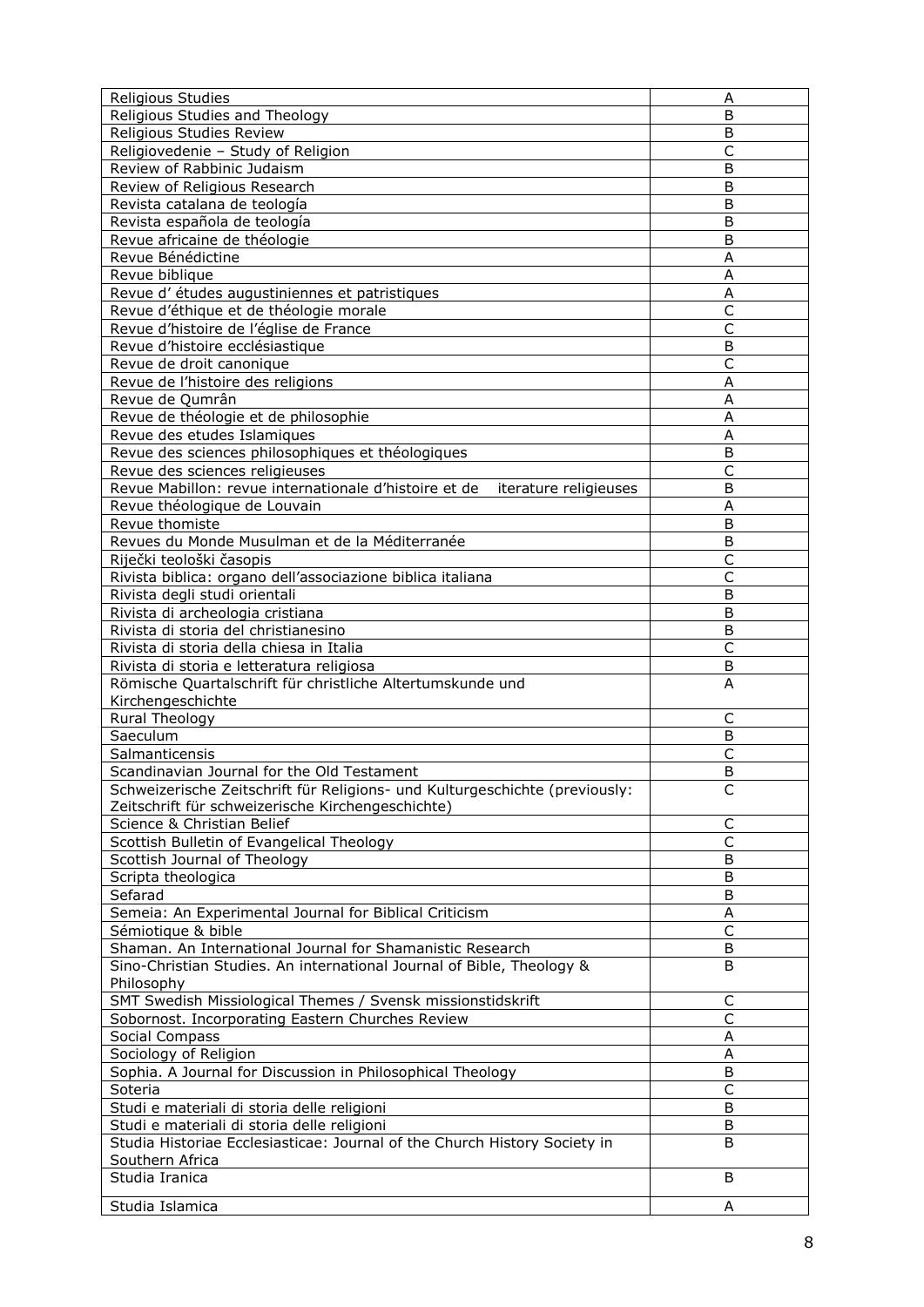| Studia Islamika (Jakarta)                                                | C                       |
|--------------------------------------------------------------------------|-------------------------|
| Studia Liturgica: An International Ecumenical Quarterly for Liturgical   | A                       |
| Research and Renewal                                                     |                         |
| Studia missionalia                                                       | B                       |
| Studia monastica                                                         | $\mathsf C$             |
| Studia oecumenica                                                        | C                       |
| Studia theologica                                                        | B                       |
| Studies in Central and East Asian Religions                              | B                       |
| Studies in Christian Ethics                                              | B                       |
| Studies in Interreligious Dialogue                                       | B                       |
| Studies in Religion: Sciences religieuses                                | B                       |
| Studies in World Christianity                                            | B                       |
| Studii teologice                                                         | $\mathsf{C}$            |
| Svensk religionshistorisk årsskrift                                      | C                       |
| Svensk teologisk kvartalskrift                                           | C                       |
| Tarbiz                                                                   | B                       |
| Temenos                                                                  | A                       |
| Teologinen aikakauskirja                                                 | В                       |
| Theologia reformata                                                      | C                       |
| Theologia OEOAOFIA (ATHENS)                                              |                         |
|                                                                          | C<br>$\mathsf{C}$       |
| Theologica (Braga)                                                       |                         |
| <b>Theological Studies</b>                                               | A                       |
| Theologie und Philosophie                                                | B                       |
| Theologisch Debat                                                        | $\mathsf{C}$            |
| Theologische Beiträge                                                    | C                       |
| Theologische Literaturzeitung                                            | Α                       |
| Theologische Quartalschrift                                              | B                       |
| Theologische Revue                                                       | B                       |
| Theologische Rundschau                                                   | B                       |
| Theologische Zeitschrift                                                 | Β                       |
| Theologisch-praktische Quartalschrift                                    | B                       |
| Theology and Science                                                     | B                       |
| Theology and Sexuality                                                   | B                       |
| Theology Today                                                           | B                       |
| Thomist (The)                                                            | B                       |
| Tidsskrift for teologi og kirke                                          | C                       |
| Tijdschrift voor Geestelijke Verzorging                                  | С                       |
| Tijdschrift voor gezondheidszorg en ethiek (previously: Tijdschrift voor | C                       |
| geneeskunde en ethiek)                                                   |                         |
| <u>Tijdschrift voor religie,</u> recht en beleid                         | ь                       |
| Tijdschrift voor theologie                                               | B                       |
| Traditio: Studies in Ancient and Medieval History, Thought and Religion  | B                       |
| Trajecta                                                                 | $\overline{\mathsf{C}}$ |
| Transeuphratène                                                          | В                       |
| Transparant: Tijdschrift voor Christen-Historici                         | $\mathsf C$             |
| Transversalités                                                          | C                       |
| Trierer theologische Zeitschrift                                         | B                       |
| UCLA Journal of Islamic and Near Eastern Law                             | B                       |
| Usuteaduslik ajakiri                                                     | C                       |
| Vartija: kulttuuri, kirkko, yhteiskunta                                  | C                       |
| Verbum et Ecclesia                                                       | $\mathsf{C}$            |
| Vetera christianorum                                                     | B                       |
| Vetus testamentum                                                        | A                       |
| Vidyajyoti Journal of the Theological Reflection                         | B                       |
| Vigiliae christianae.                                                    | B                       |
| Voices of the Third World                                                | B                       |
| Vox patrum                                                               | $\mathsf C$             |
| Welt des Islam (Die)                                                     | B                       |
| Welt und Umwelt der Bibel                                                | C                       |
| Wiener Studien: Zeitschrift für klassische Philologie und Patristik      | Α                       |
| Wiener Zeitschrift für die Kunde des Morgenlandes                        | Α                       |
| Worship                                                                  | B                       |
| Yearbook for Liturgical and Ritual Studies / Jaarboek voor lituurgie-    | B                       |
|                                                                          |                         |